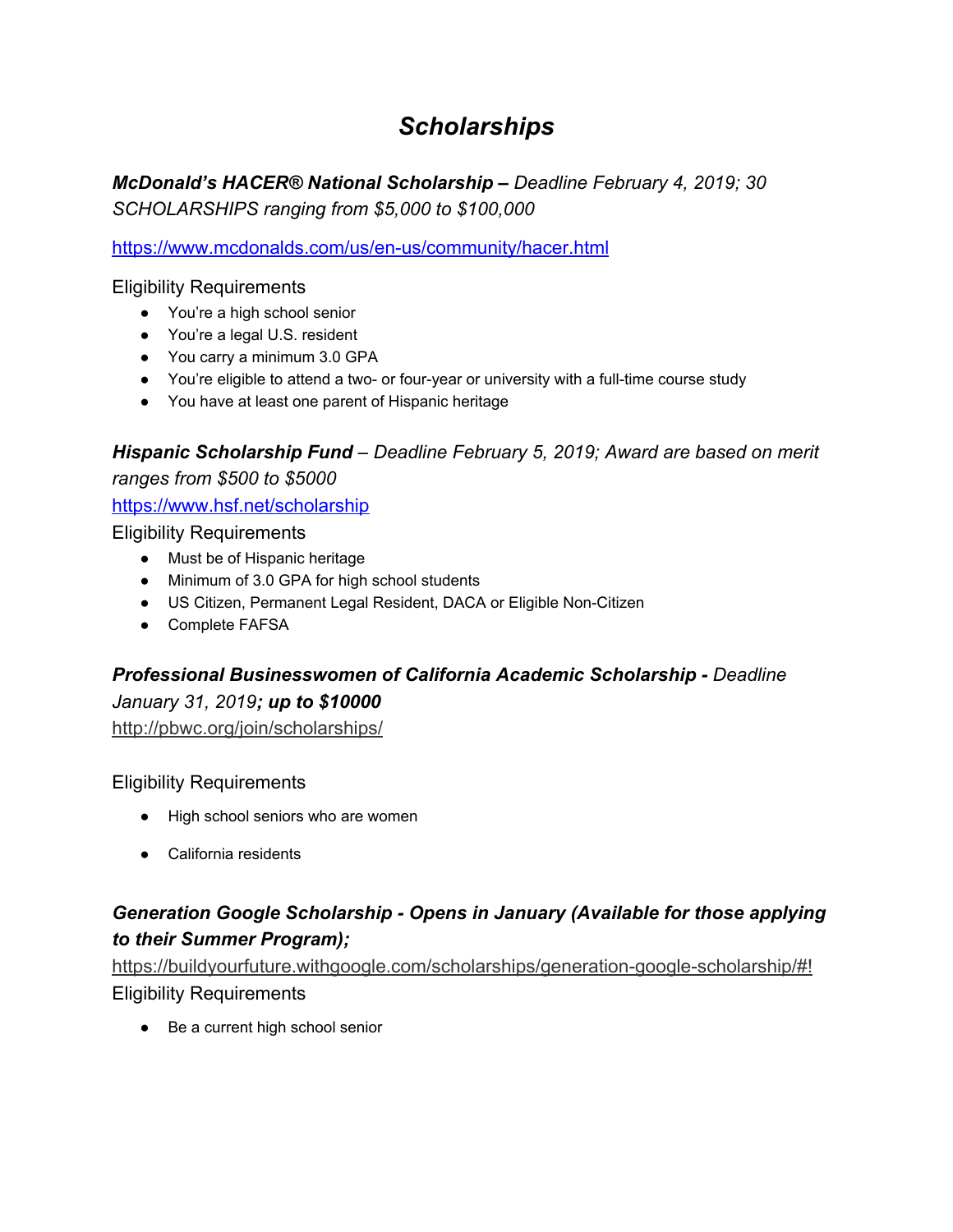- Intent to be enrolled as a full-time student in a 4 year BA/BS program in the US. Intend to be enrolled at a university in a computer science, computer engineering, software engineering, or related area department for the 2018-2019 academic year.
- Be able to demonstrate an interest in and motivation for studying computer science.
- Be able to attend every day of CSSI.
- The program is open to all qualified high school seniors who meet the above criteria. We strongly encourage students from historically underrepresented groups, including Black/African American,
- Hispanic/Latino, American Indian, or Filipino/Native Hawaiian/Pacific Islander, to apply.

#### **\*Stay In School Scholarship** - Deadline February 1, 2019; *Six \$4,000*

<https://laclippersfoundation.fluidreview.com/?>

Eligibility Requirements

- Seniors planning to attend a four-year college beginning in the Fall of 2019
- Students residing in the greater Los Angeles area

### *Association of Educational Office Employees 2018-2019 College Scholarship-Deadline February 12, 2019; 92 scholarships of \$3,000*

<http://www.aeoe-lausd.org/scholarships.htm>

Eligibility Requirements

- Must be interested in pursuing a professional goal or career degree.
- Must attend a school within the continental United States, including Alaska and Hawaii
- Selections will be based on grade "B" or better and on financial need.

#### *Live Mas Scholarship - Deadline February 21, 2019;*

<https://www.tacobellfoundation.org/>

#### Eligibility Requirements

- Legal resident of the 50 United States and the District of Columbia
- At least 16 years of age and no older than 24 years of age.
- On track to apply for or currently enrolled in an accredited post-high school/post -secondary educational programs
- Employees of Taco Bell Foundation, Inc., Taco Bell of America, LLC, Taco Bell Corp. and its parent, subsidiaries of its parent, franchisees, licensees, and the advertising and promotion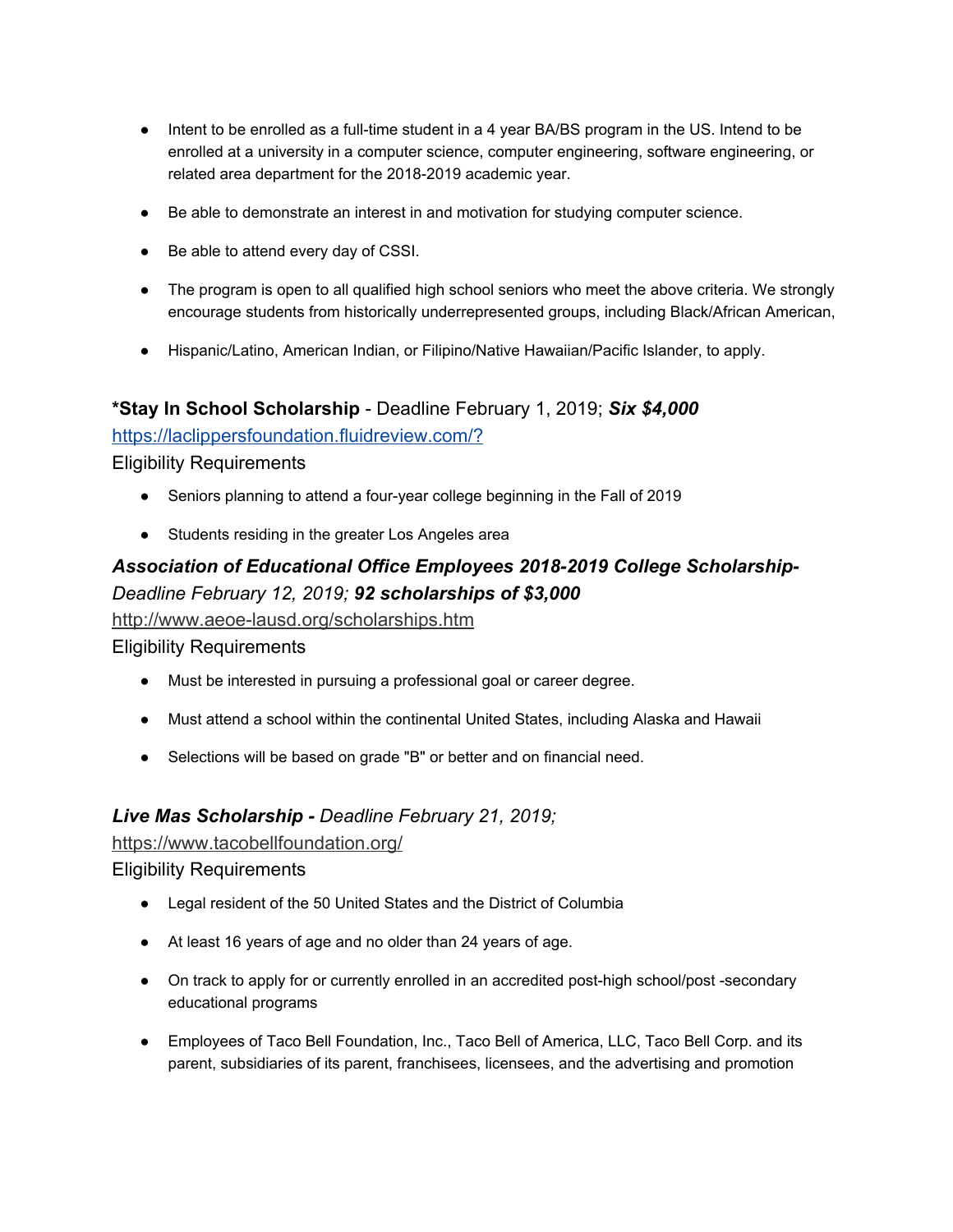agencies involved with this Program are not eligible to apply or receive a scholarship through this version of the program.

### **\*-The Dream.US** – *Deadline February 28, 2019*; maximum of \$14,500 AA

maximum of \$29000 BA

<https://www.thedream.us/scholarships/national-scholarship/>

- Eligibility Requirements
- Graduate or will graduate with a 2.5 GPA
- Intend to enroll full time in an associates or bachelors' program
- Have current DACA or TPS or certify that you meet the DACA immigration eligibility: arrived in the US before reaching your 16<sup>th</sup> birthday
- Have significant unmet financial need

## *Scholars Helping Collars Scholarship- Deadline February 28, 2019; \$1,000*

<https://www.petplay.com/scholarship/> Eligibility Requirements

- U.S. resident
- Enrolled as a full-time high school senior

# *\*Dr Karin Duran Memorial Youth Scholarship - Deadline March 1, 2019; several \$1,000*

https://www.comisionfemenil.org/scholarship/ Eligibility Requirements

- Be of Latina Heritage
- Be a graduating senior from a high school in the San Fernando Valley
- Attending either a two-year or four-year college/university full-time Fall 2019
- Have a minimum 2.5 unweighted GPA

# *\*Spirit of Giving Scholarship Deadline-July 31, 2019*

*Award-1,000 https://scholarship-positions.com/wine-country-gift-baskets-spirit-of-giving-scholarship/2 018/08/16/* Eligibility Requirements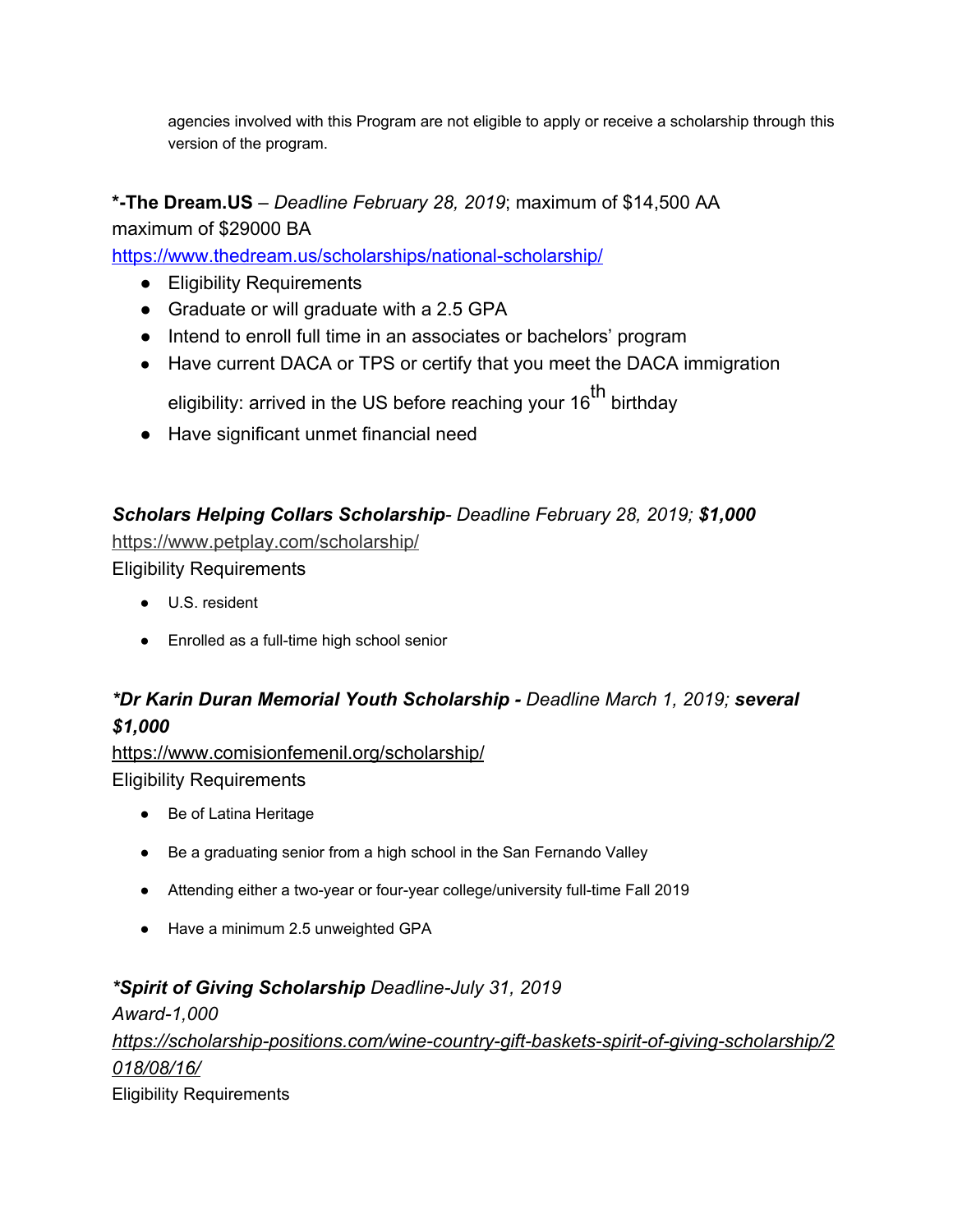● The Spirit of Giving Scholarship is available to high school seniors and current college students.

● You must submit an essay of between 500 and 750 words on one of the following three topics in order to be considered for this award: How have you advanced the spirit of giving in your community or abroad either through service or in giving? How has the spirit of giving affected you personally? How will your college or post-secondary education allow you to be of service to others or give to others?

\*Undocumented students may apply

\*-Only undocumented students can apply

**Scholarship Sites**

[www.gmsp.org](http://www.gmsp.org/) Gates Millennium Undergraduate Scholars Program

[www.jackierobinson.org](http://www.jackierobinson.org/) Jackie Robinson Foundation, Inc.

#### [www.scholarships.com](https://www.scholarships.com/)

A free college scholarship search and financial aid resource. It provides links to contests that offer scholarship awards up to \$10,000.

#### [www.fastweb.com](http://www.fastweb.com/)

This site offers a free scholarship search along with other resources for college students.

#### [www.hsf.net](https://hsf.net/)

Hispanic Scholarship Fund - provides resources and scholarships for Latino/Hispanic students. \*Application will open in January 2018

Bureau of Indian Education and the American Indian College Fund – provides resources and scholarships for Native American students.

[www.csac.ca.gov](http://www.csac.ca.gov/) and [www.edfund.org](http://www.edfund.org/) California Student Aid Commission

Scholarships for AB540 Students

[www.latinocollegedollars.org](http://www.latinocollegedollars.org/)